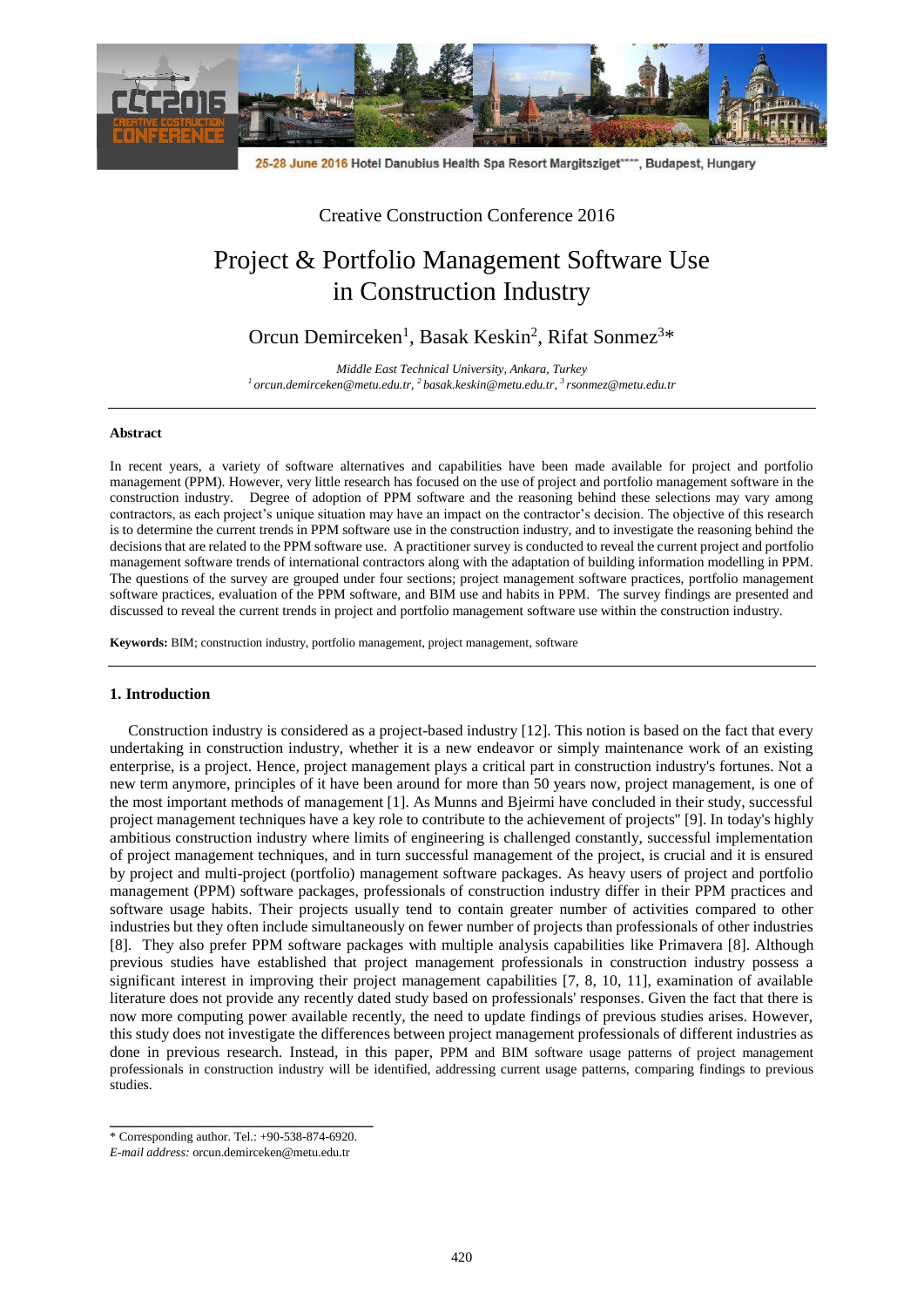## **2. The Study**

A practitioner survey, aimed at project management professionals employed by firms listed in Engineering News Record's (ENR) 2015 Top 250 International Contractors list was conducted [4]. The list contains 250 international contractors around the world and members of the list employ hundreds of thousands. The survey is sent to both individuals working at said firms and also firms' general contact email to be filled by their project management personnel. The survey is also sent to projects which are undertaken by joint ventures of multiple ENR Top 250 members. The survey consisted of 47 questions (available upon request), which served to gather information on project management professional's work environment and project management background, PPM software, PPM technique and BIM software usage. The survey was evaluated and pre-tested by several METU faculty members as well as project management individuals from construction industry.

#### **3. Responses**

Of the 250 surveys sent, 22 have responded, generating a 9% response rate. While this response rate is slightly lower than the usual 10-20% rate expected for this type of survey [2, 8], when contacted, some of the nonrespondents stated that their main reason for not responding was simply lack of time.

# **4. Results**

Findings of the survey are summarized in the discussion below, reinforced by visual breakdown of the results in form of charts and tables. (All graphs and tables are available upon request.) Results are discussed in the procession the questions are asked in the survey; starting with demographic factors (professional background) and work environment of the project management professional, followed by results belonging to how project management, portfolio management and BIM software are utilized. Finally, issues of PPM software according to professionals and areas of future research are discussed.

## *Demographics and Work Environment*

First part of the study portray the work environment of an international contractor. Majority of respondents' firms have a respectable experience and continuity in construction industry with over 70% having more than 20 years of experience in the industry. Data also shows that more than 65% of the respondents work in organizations that employ more than 1000 people, with a significant portion of them (71.43%) working in a project environment and perform project/program management as their primary job function (52.38%). However, individuals whose primary job function can be classified as time management/scheduling/planning also represent a significant portion with 28.57%, which can be attributed to technological advances in special time management positions such as CPM scheduler.

When geographical data is examined, it can be deduced that commercial activities of international contractors are clustered around certain regions regardless of country of origin. Demographic profile of the project management professional in the construction industry shows a significant change when compared to findings of previous research. Respondents with more than 25 years of project management experience has dropped to ~5% compared to over 30% in 2001. However, respondents having experience between experience between 5-15 years have increased significantly, compared to previous studies [8].. This portion translates to the half of all respondents, suggesting increase in computers' role in PM resulted in a more computer proficient generation being employed for PM positions. A large portion of the respondents have received a post graduate degree (75%), which is consistent with the previous studies (74%) [8].

More than half of the respondents (61.90%) spend all or close to all of their time in PM. Of those responded, 38% work on a single project. When compared, those working on a multiple projects are both fewer in their numbers and work on fewer projects per person simultaneously than professionals of other industries. Numbers are also lower than findings of previous research on the subject [8].

## *Project Management Practice and Software Usage Patterns*

During the last two decades, use of PM software steadily increased to a saturation point at the start of the new millennium. Nearly all respondents use or have used or expect to use PM software. Construction industry professionals use PM software for multiple purposes. Majority of the respondents have stated that they use PM software for project planning (scheduling) (90%) and project control (70%). Modern PM Software is also used for features such as general work planning/presentation, resource management and cost management by nearly half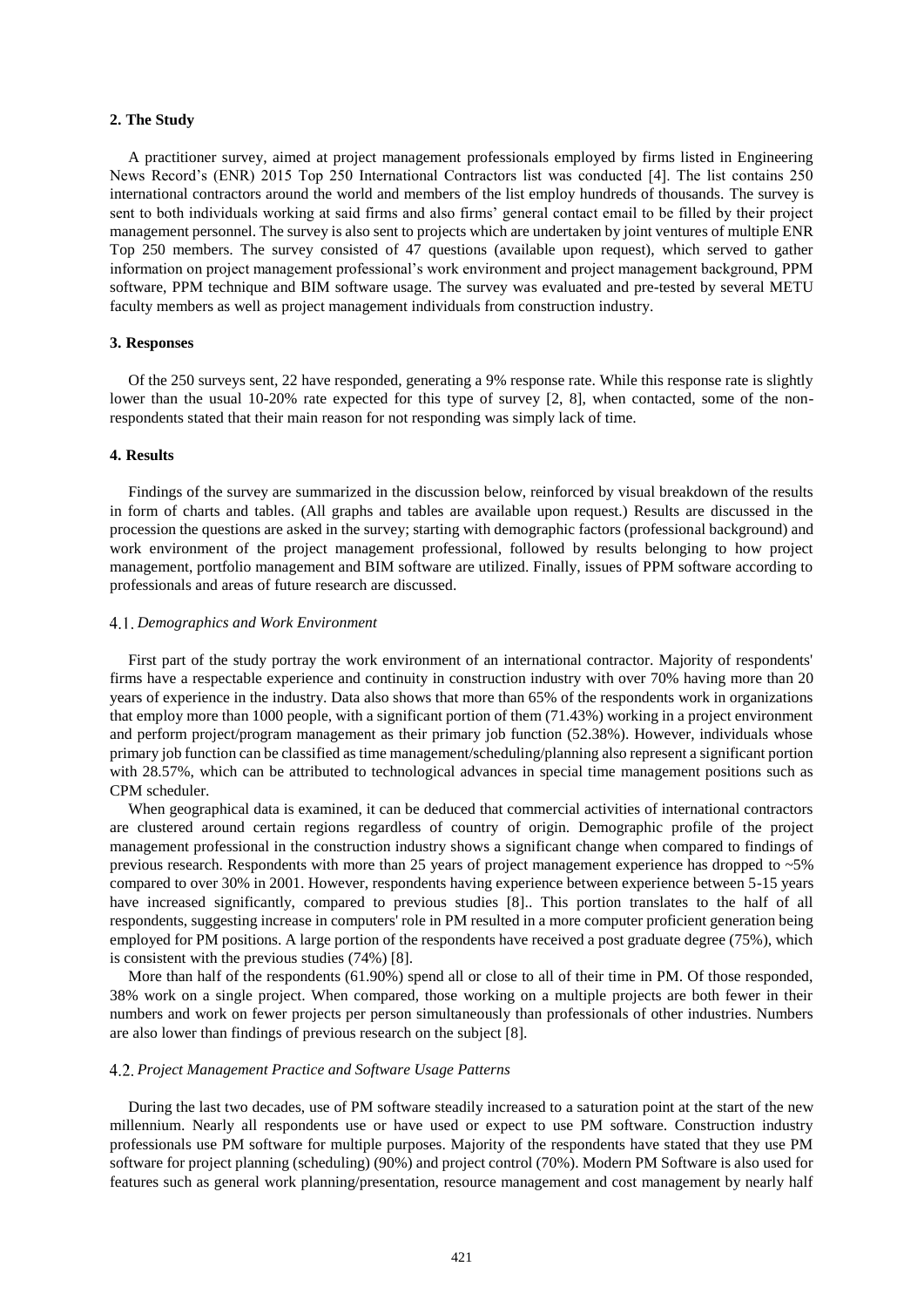of the respondents. Use of PM software have become a project based decision. A decision more often than not made in favor of PM software.

The increased need for PM software use in construction industry is closely related to increased size and complexity of modern projects. A large scale international contractor undertakes projects consisting of 3750 activities on average. Besides project size and complexity, outside requests and software capabilities are the most influential factors affecting use of PM software (Fig. 1).



Figure 1: Factors influencing international contractors' decision to use PM software (Average of responses)

As observed in previous studies [8], Primavera Project Planner (P6 and other versions) is still the most popular (44%) with Microsoft's MS Project a distant second (27%) and SAP's different solutions (17%) a distinct third after them. In addition, responses have shown that MS Project is sometimes used together with other PM software, like Primavera, and SAP. As expected and concurrent with existing studies critical path analysis is the most commonly conducted one (90%). Resource loaded schedule analysis (75%) and earned value analysis (55%) are each also performed by more than half of the respondents.

An analysis of the information entered and updated demonstrates that almost every aspect of a project is initially entered to the software, a climb in frequencies compared to previous research. Moreover, every respondent also stated that not all but majority of the data they initially entered is updated. Of the updated data, most frequent are the actual activity start/finish dates and activity durations, once again consistent with previous studies.

## *Portfolio Management Practice and Software Usage Patterns*

Portfolio management is important in means of managing the interdependent projects of a contractor to accomplish strategic objectives in a more efficient way. The idea behind the objectives is provision of optimum risk-return combination. Besides, "fundamental aspect of portfolio theory in construction is the idea that the riskiness inherent in any single project held in portfolio is different from the riskiness of that project held in isolation [6]. Consequently, contractors can have chance to minimize their risks in their expected returns via holding their projects in a portfolio. To figure out the trend in usage of portfolio management of contractors, a section with 10 questions that try to grasp the objectives, practices and contentment is prepared in the survey. Out of 22 respondents, only 1 respondent conducts portfolio management and this indicates a low tendency of conducting portfolio management. When the answers of the portfolio management using respondent are examined, it is seen that the objective includes both minimizing the duration and cost of the project portfolio via using resource and risk management; software of SAP ERP is used; and ETA (Event Tree Analysis) is conducted. Furthermore, even though the majority of the respondents skipped this section of the survey, 80 % of respondents say no to sacrificing some projects by allocating less resource or delaying to meet overall portfolio objective. This may indicate the contractors' general perspective of giving more value to single project management. In the process of investigating the reasons behind this perspective, from face to face interviews with the managers who deal with the projects in Middle East and Eurasia, it is concluded that the scope of project management and control depend upon the requests of specifications owners provide during proposal stage. If the owner does not inquiry any advanced project analysis methods including resource scheduling and leveling analysis, then the contractor firm does not provide a significant resource -such as procurement of PM software for all members in EPC and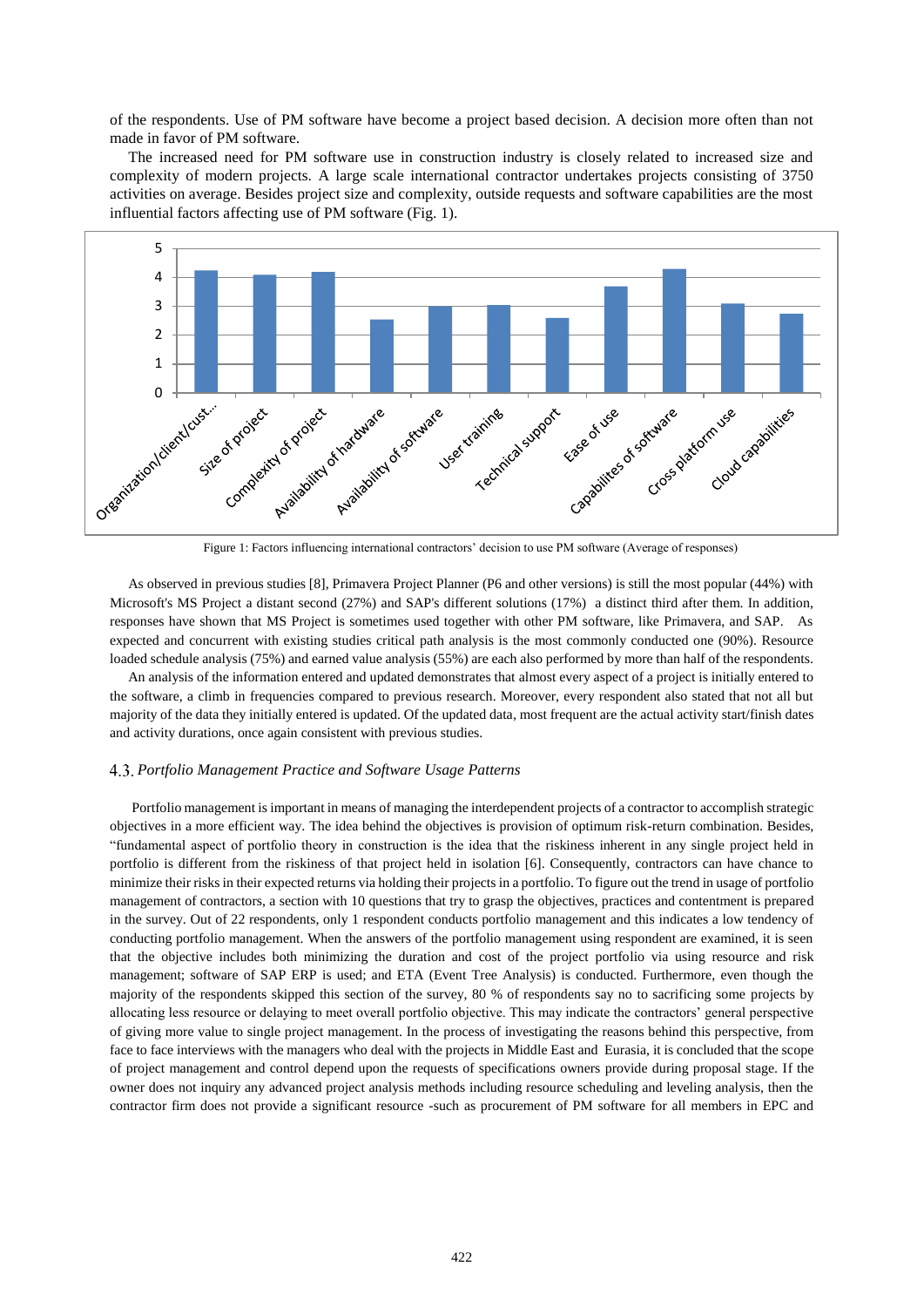proposal departments- for project management; and this is generally the case for the contractors who does not respond the section of portfolio management in the survey.

# *Rating and Issues of PPM Software*

To determine the main purpose and context of PPM software usage, 5 different statements including various features of software are given and to be rated from 1 to 10. Weighted averages for corresponding statements are shown in the Table 1 and they declare the context level of the software usage. Accordingly, the quality of the automatic resource scheduling analysis is rated to be the most important one and handling uncertainty and risk capabilities is rated to be least important one. Relatively, weighted average of feature of integration with other software is low, as well. With respect to these results, it can be stated that generally PPM software is not used at a large scale of usage purposes. Furthermore, the importance and level of use of PPM Software change accordingly with the size and complexity of projects so that it is significant to determine to what extend PPM software should be used since not only planning but also controlling of the project is dependent upon this extend. To broaden the use of PM software, managers can be led to go beyond the conventional and limited techniques of planning via endorsing significant improvement in PM software. Correspondingly, the respondents are asked to choose the areas of improvement in software. Most voted one comes out to be better data exchange capabilities with other software (60%), following that optimal resource leveling capabilities (55%) and optimal crashing capabilities (50%) are the most chosen ones. These improvements are all related with the strategic objectives of minimizing the duration and cost of the project. Besides, relatively "enhanced portfolio management" (5%) and "better integration with BIM software" (5%) are rated at a very low percentage which shows that simply managers are not interested in the further improvements in the fields of project management they are not currently using.

| Rated statements from 1-10 (With 1 being extremely unimportant and 10 being extremely important) | Responds (Weighted average) |
|--------------------------------------------------------------------------------------------------|-----------------------------|
| How do you rate the quality of the automatic resource scheduling analysis of PM software?        | 7.85                        |
| How do you rate the quality of the automatic resource leveling analysis of PM software?          | 7.25                        |
| How do you rate PM software's capabilities to handle uncertainty/risk?                           | 5                           |
| How do you rate PM software's integration with other software?                                   | 5.45                        |
| How do you rate the value of research directed toward improving PM software?                     | 7.40                        |

Table 15: Rated statements of PPM software features according to their importance

# *BIM Practice and Software Usage Patterns*

 BIM can be defined as tools, processes, and technologies that are facilitated by digital machine-readable documentation which includes information of a building, its performance, its planning, its construction, and its operation [3] BIM is not a single method or software but rather an artificial environment based on smart and detailed models created and updated by multiple parties with multiple software. Compared to PM, BIM is a relatively new concept that still hasn't reached saturation. Even though it has been on an upward trajectory since 2005, BIM adoption levels still cause dispute (Graham, 2016). The most cited resource on BIM adoption levels is a McGraw Hill report that states around 70% of US contractors use BIM (McGraw Hill, 2012), but the report does not state contractors' engagement levels. Respondents of this study however, stated much lower adoption levels with only 20% using BIM actively. Of those using BIM, majority (85%) are using it on either selected projects or sparingly. Decision to use BIM is also dependent on multiple factors. Among those factors, the most influential according to respondents is client/customer requests. Following that are ease of use and software capabilities suggesting that contractors decide to use BIM only when they are convinced that it can be productive enough.

Autodesk products are clear the most frequently used BIM products. Majority (87%) of respondents using BIM, stated that they use at least one Autodesk product (Revit, Navisworks, BIM360 Field etc.) and often more than one (13% use both Autodesk Revit and Navisworks together). Autodesk Revit itself is the single most popular (40%) software while Synchro Professional and Bentley AECOsim Building Designer are the only non-Autodesk software preferred by contractors that responded to the survey.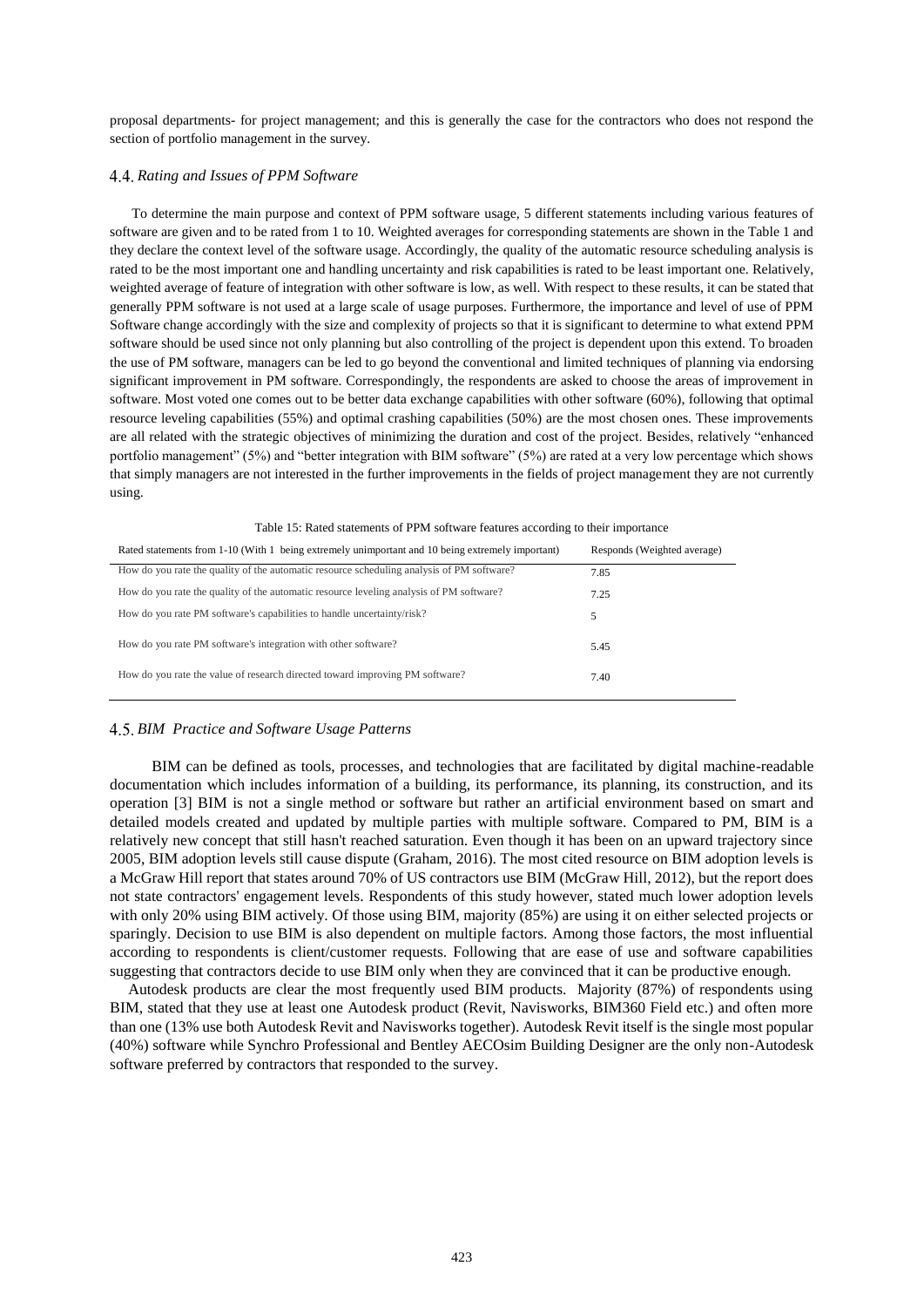Despite expectations, most popular feature of BIM used by international contractors is not modelling. While a significant majority (80%) use BIM for 3D modelling, of those respondents using BIM, all stated that they use BIM for clash detection (100%). Third most frequent use (60%) by international contractors are constructability analysis, 4D modelling and cost estimation (Fig. 2).



Figure 2: Features of BIM used by international contractors'

#### **5. Summary and Conclusion**

The results of this study mainly confirm previous research on the subject that international contractors are heavy users of PM software. The survey respondents tend to work on a few projects at a given time, fewer than previous studies reported, but the respondents projects usually consist of more activities than the other industries,. They also usually work in a project environment and spend a large portion of their time in PM.

The response rate of 9% can suggests that the obtained data may not be representative enough for the entire ENR Top 250 List. While it is true that all respondents are members of the aforementioned list, hence some of world's highest grossing international contracting companies, it can be argued that the available sample is not representative. Even though the study survey was sent out to all members of the ENR Top 250 List, responses were identified to be coming from firms that are familiar with METU. As a result, it can be observed that the responses were concentrated around the Middle East, Eastern Europe, Balkan and Caucasus regions. This fact can be interpreted as majority of respondents are formed by Turkish ENR Top 250 members and ENR Top 250 member firms that are in business with Turkish firms, hence making representativeness of this study questionable. A future study with a greater sample size will yield a more representative sample.

Concurrent with past observations and previous studies, professionals in the construction industry are using PM software quite frequently. Most influential factors on deciding the use PM software are project size and complexity both of which can make the project unmanageable without using any software. Other influential factors are client/customer requests and software capabilities. Construction professionals mainly use the PM software for project planning and control and they use various analyses on their projects, with CPM analysis leading the way.

Research findings suggest that use of portfolio management is not prevalent to the majority of the respondents, since single project management is widely preferred. These results may be due to the small number of respondents and the contractors' market region. Since mainly the respondents are Turkish contractors who take place in ENR Top 250 International Contractors List, they show a similar trend in project management capabilities and habits. Moreover, the results obtained from the survey's section "Rating of PPM Software" are correlated with results in Portfolio Management Practices as giving relatively less importance for uncertainty/risk management capability of software and rating at relatively very low percentage for improvement in portfolio management capabilities of PPM software show that the majority of the respondents are currently not interested in widening the extend of usage of software. Besides, managers seem to be concentrated on the improvement of conventional features such as resource scheduling and resource leveling of PPM software. Consequently, it can be stated that there is a direct correlation between the importance of a feature of software and the need of improvement of similar features.

BIM is often regarded as the future of construction management and the last decade have seen a significant increase in BIM adoption among contractors. However, these high adoption levels seem to be characteristic of all international contractors, as this study's respondents indicate low BIM usage rates. In addition, those who use BIM usually do not use it often. BIM usage is a project based decision, and the clients request is the most influential factor according to respondents. Contractors use BIM for clash detection more than modelling, but both 3D and 4D modelling are also used frequently.